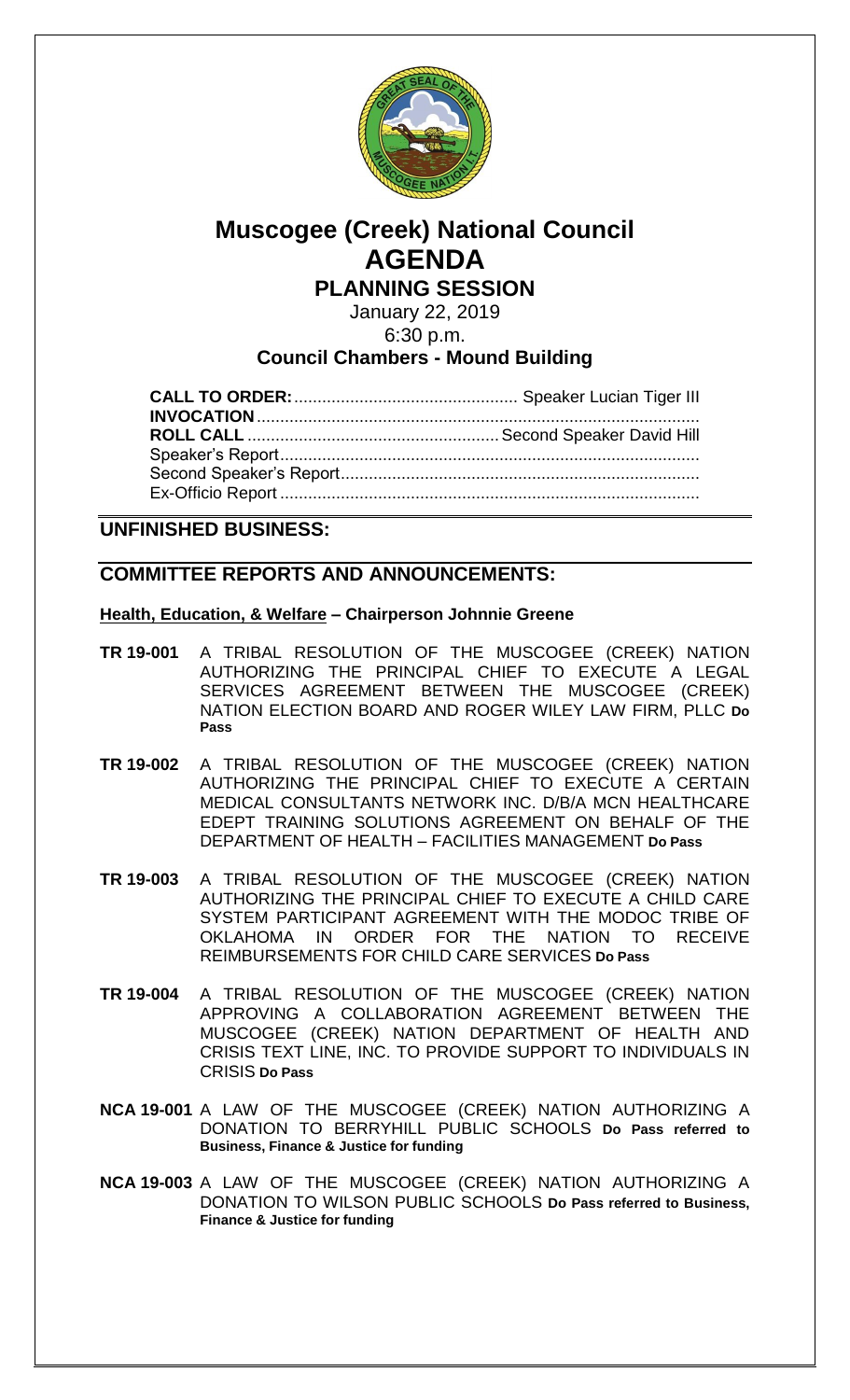#### Planning Session January 22, 2019 Page 2

- **NCA 19-004** A LAW OF THE MUSCOGEE (CREEK) NATION AUTHORIZING A DONATION TO HANNA PUBLIC SCHOOL **Do Pass referred to Business, Finance & Justice for funding**
- **NCA 19-005** A LAW OF THE MUSCOGEE (CREEK) NATION AUTHORIZING A DONATION TO HOLDENVILLE PUBLIC SCHOOLS **Do Pass referred to Business, Finance & Justice for funding**
- **NCA 19-006** A LAW OF THE MUSCOGEE (CREEK) NATION AUTHORIZING A SUPPLEMENTAL APPROPRIATION TO THE POST-GRADUATE EDUCATION AND SCHOLARSHIP REVOLVING FUND **Do Pass referred to Business, Finance & Justice for funding**
- **NCA 19-007** A LAW OF THE MUSCOGEE (CREEK) NATION AMENDING MCNCA TITLE 19 § 4-115, ENTITLED "Cancellation of registration" AND TITLE 19 § 12-101, ENTITLED "Anonymous campaign literature" **Do Pass**
- **NCA 19-008** A LAW OF THE MUSCOGEE (CREEK) NATION APPROPRIATING FUNDS TO PURCHASE PASSENGER VANS FOR CHARTERED COMMUNITIES OF THE MUSCOGEE (CREEK) NATION **Do Pass referred to Business, Finance & Justice for funding**
- **NCA 19-010** A LAW OF THE MUSCOGEE (CREEK) NATION AUTHORIZING A DONATION TO WEWOKA PUBLIC SCHOOLS **Do Pass referred to Business, Finance & Justice for funding**
	- a) Items for Consideration
	- b) Scheduled Committee Dates
	- c) Other Announcements

#### **Land, Natural Resources & Cultural Preservation – Chairman Darrell Proctor**

- **TR 19-005** A TRIBAL RESOLUTION OF THE MUSCOGEE (CREEK) NATION AUTHORIZING THE PRINCIPAL CHIEF TO EXECUTE AN EXCHANGE LETTER AMENDMENT FOR INDIAN HEALTH SERVICE PROJECT OK 18-F06 **Do Pass**
- **TR 19-006** A TRIBAL RESOLUTION OF THE MUSCOGEE (CREEK) NATION AUTHORIZING THE PRINCIPAL CHIEF TO APPLY FOR TRUST STATUS FOR PROPERTY CURRENTLY LOCATED IN MCINTOSH COUNTY, OKLAHOMA **Do Pass**
- **TR 19-007** A TRIBAL RESOLUTION OF THE MUSCOGEE (CREEK) NATION AUTHORIZING THE PRINCIPAL CHIEF TO APPLY FOR TRUST STATUS FOR PROPERTY CURRENTLY LOCATED IN MCINTOSH COUNTY, OKLAHOMA **Do Pass**
- **TR 19-008** A TRIBAL RESOLUTION OF THE MUSCOGEE (CREEK) NATION AUTHORIZING THE PRINCIPAL CHIEF TO EXECUTE AN EASEMENT ACROSS TRIBAL LAND FOR THE CONSTRUCTION AND MAINTENANCE OF A WATER LINE **Do Pass**
- **TR 19-009** A TRIBAL RESOLUTION OF THE MUSCOGEE (CREEK) NATION AUTHORIZING THE PRINCIPAL CHIEF TO EXECUTE AN EASEMENT ACROSS TRIBAL LAND FOR THE CONSTRUCTION AND MAINTENANCE OF A WATER LINE **Do Pass**
- **TR 19-010** A TRIBAL RESOLUTION OF THE MUSCOGEE (CREEK) NATION AUTHORIZING THE PRINCIPAL CHIEF TO EXECUTE AN EASEMENT<br>ACROSS TRIBAL LAND FOR THE CONSTRUCTION AND ACROSS TRIBAL LAND FOR THE CONSTRUCTION AND MAINTENANCE OF A WATER LINE **Do Pass**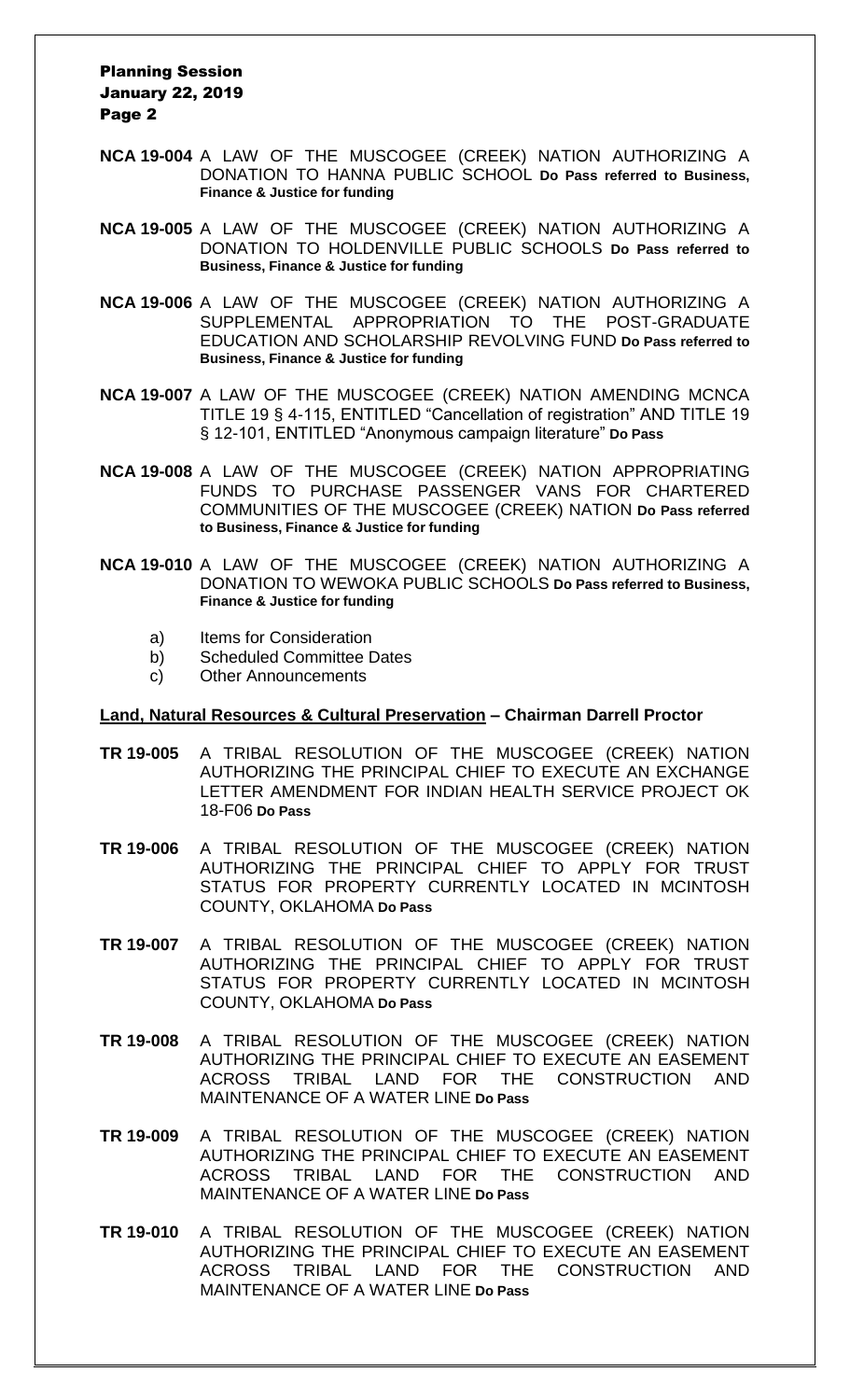#### Planning Session January 22, 2019 Page 3

- **NCA 19-011** A LAW OF THE MUSCOGEE (CREEK) NATION AUTHORIZING A SPECIAL APPROPRIATION FOR THE PURCHASE OF A TRANSIT PASSENGER VAN TO RANDALL INDIAN BAPTIST CHURCH **Do Pass referred to Business, Finance & Justice for funding**
- **NCA 19-012** A LAW OF THE MUSCOGEE (CREEK) NATION AUTHORIZING AN APPROPRIATION OF FUNDS TO FINALIZE THE TRANSFER OF PROPERTY FROM THE UNITED STATES ARMY CORPS OF ENGINEERS TO THE MUSCOGEE (CREEK) NATION **Do Pass referred to Business, Finance & Justice for funding**
	- a) Items for Consideration
	- b) Scheduled Committee Dates
	- c) Other Announcements

#### **Business, Finance & Justice – Chairman Robert Hufft**

- **TR 19-011** A TRIBAL RESOLUTION OF THE MUSCOGEE (CREEK) NATION CONFIRMING THE NOMINATION OF CLAY A. DARNELL AS THE CONTROLLER FOR THE MUSCOGEE (CREEK) NATION **Do Pass**
- **NCA 19-009** A LAW OF THE MUSCOGEE (CREEK) NATION AUTHORIZING A DONATION TO WILSON PUBLIC SCHOOLS **Do Pass**

#### **Referred Legislation:**

NCA 19-001 referred from the HEW Committee NCA 19-003 referred from the HEW Committee NCA 19-004 referred from the HEW Committee NCA 19-005 referred from the HEW Committee NCA 19-006 referred from the HEW Committee NCA 19-008 referred from the HEW Committee NCA 19-010 referred from the HEW Committee NCA 19-011 referred from the LNC Committee NCA 19-012 referred from the LNC Committee

- a) Items for Consideration
- b) Scheduled Committee Dates
- c) Other Announcements

#### **OTHER BUSINESS:**

**NCA 18-184** A LAW OF THE MUSCOGEE (CREEK) NATION REPEALING NCA 18- 180 (A LAW OF THE MUSCOGEE (CREEK) NATION REPEALING MCNCA TITLE 49, ENTITLED "MVSKOKE MEDIA" AND CREATING A NEW CHAPTER ELEVEN UNDER MCNCA TITLE 16, ENTITLED "MVSKOKE MEDIA" AND AMENDING MCNCA TITLE 16 § 1-102 H., ENTITLED "DEPARTMENT OF COMMERCE," J., ENTITLED "PUBLIC RELATIONS" AND K., ENTITLED "INDEPENDENT STATUTORY EXECUTIVE AGENCIES") AND AMENDING MCNCA TITLE 49 § 2-102 ENTITLED, "Policy" AND AMENDING § 1-102 ENTITLED "ORGANIZATION OF THE EXECUTIVE OFFICE OF THE PRINCIPAL CHIEF" **Returned as a Veto by the Principal Chief with objections on January 4, 2019**

**Cheri Ward – Wish Upon A Par Golf Tournament**

**Baker Tilly - Tribal Utility Authority**

**Onefire Holding Company, LLC**